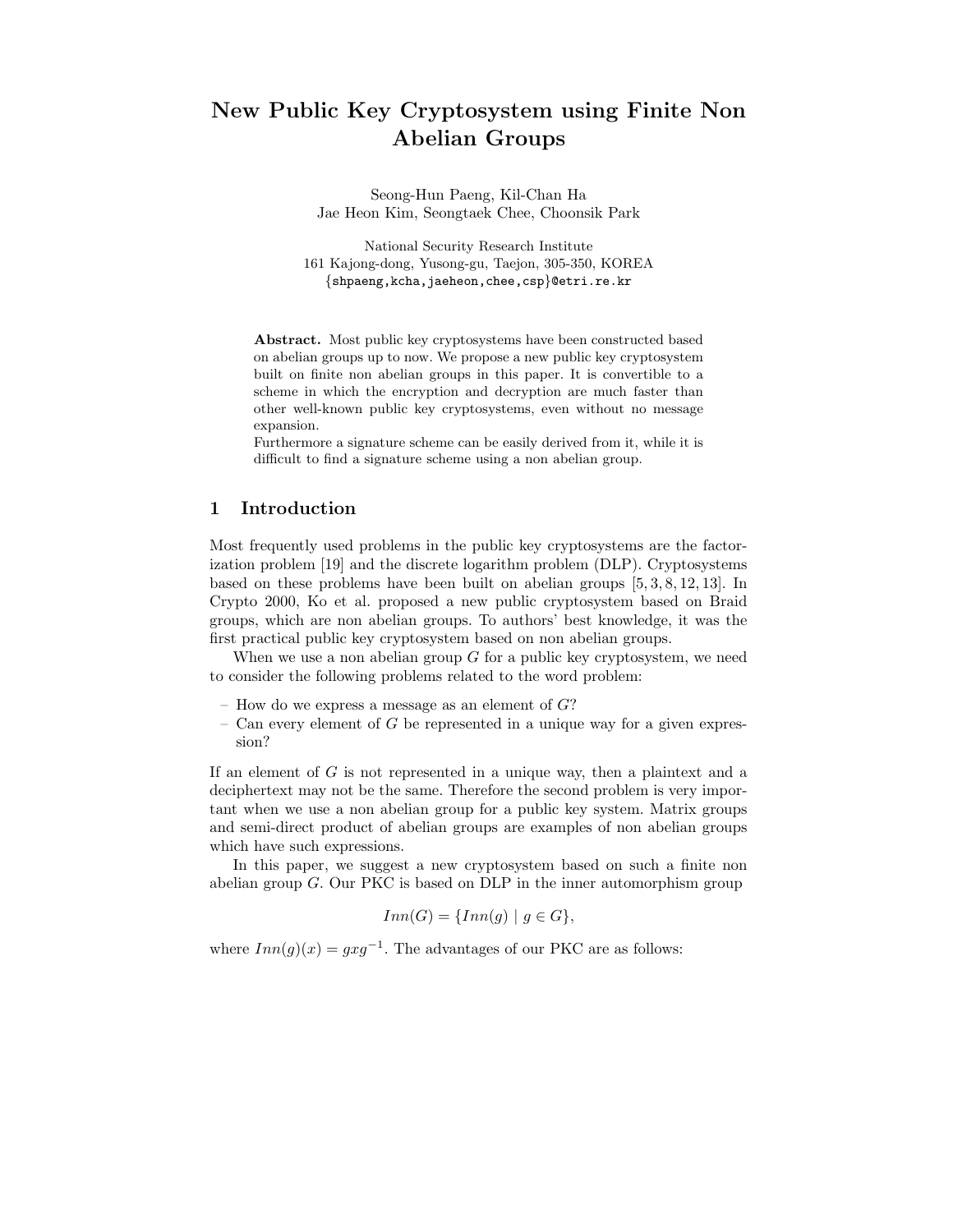- We can apply our encryption scheme to  $G$  even if DLP and the (special) conjugacy problem in G are not hard problems.
- Parameter selections are much easier than those in ECC [12, 13] and XTR [8].
- We can increase the speed of the encryption and decryption. More precisely, when  $m$  is a message and  $g^a$  is the public key in ElGamal-type encryption [5, 12, 13],  $(g^{ab}m, g^{b})$  should be sent to a receiver and it is crucial that different random integers b should be used to encrypt different messages. In our scheme, we can fix b without loss of security so that we can increase the speed of the encryption and decryption. Moreover no message expansion is required.
- It is easy to make a signature scheme with our PKC: In general, it is not easy to find a signature scheme using an infinite non abelian group such as a braid group [11].

If we fix b, our PKC is about 30 times faster than RSA for a 32-bit public exponent in RSA encryption scheme and is about 200 times faster in decryption.

## 2 Preliminaries

#### 2.1 Semi-direct product

From some given groups, we can easily make new non abelian groups using semi direct products. Recall the definition of the semi-direct product:

**Definition 1.** (Semi-direct product) Let G and H be given groups and  $\theta : H \rightarrow$  $Aut(G)$  be a homomorphism, where  $Aut(G)$  is the automorphism group of G. Then semi-direct product  $G \times_{\theta} H$  is the set

$$
G \times H = \{(g, h) | g \in G, h \in H\}
$$

together with the multiplication map

$$
(g_1, h_1) \cdot (g_2, h_2) = (g_1 \theta(h_1)(g_2), h_1 h_2).
$$

Since

$$
(g,h)^{-1} = (\theta(h^{-1})(g^{-1}),h^{-1}),
$$

we have

$$
(e_G, h_1)(g_2, e_H)(e_G, h_1)^{-1} = (\theta(h_1)(g_2), e_H), \tag{2.1}
$$

where  $e_G, e_H$  are the identity elements of G and H, respectively. So G can be considered as a normal subgroup of  $G\times_{\theta} H$ . If  $\theta(H) \neq Id$ , then  $G\times_{\theta} H$  is a non abelian group even if  $G$  and  $H$  are abelian.

Example 1. (1) Most familiar example of the semi-direct product is the isometry group on Euclidean space  $\mathbb{R}^n$ . This group is the semi-direct product of the translational isometry group  $\mathbb{R}^n$  and the orthogonal group  $O(n, \mathbb{R})$ .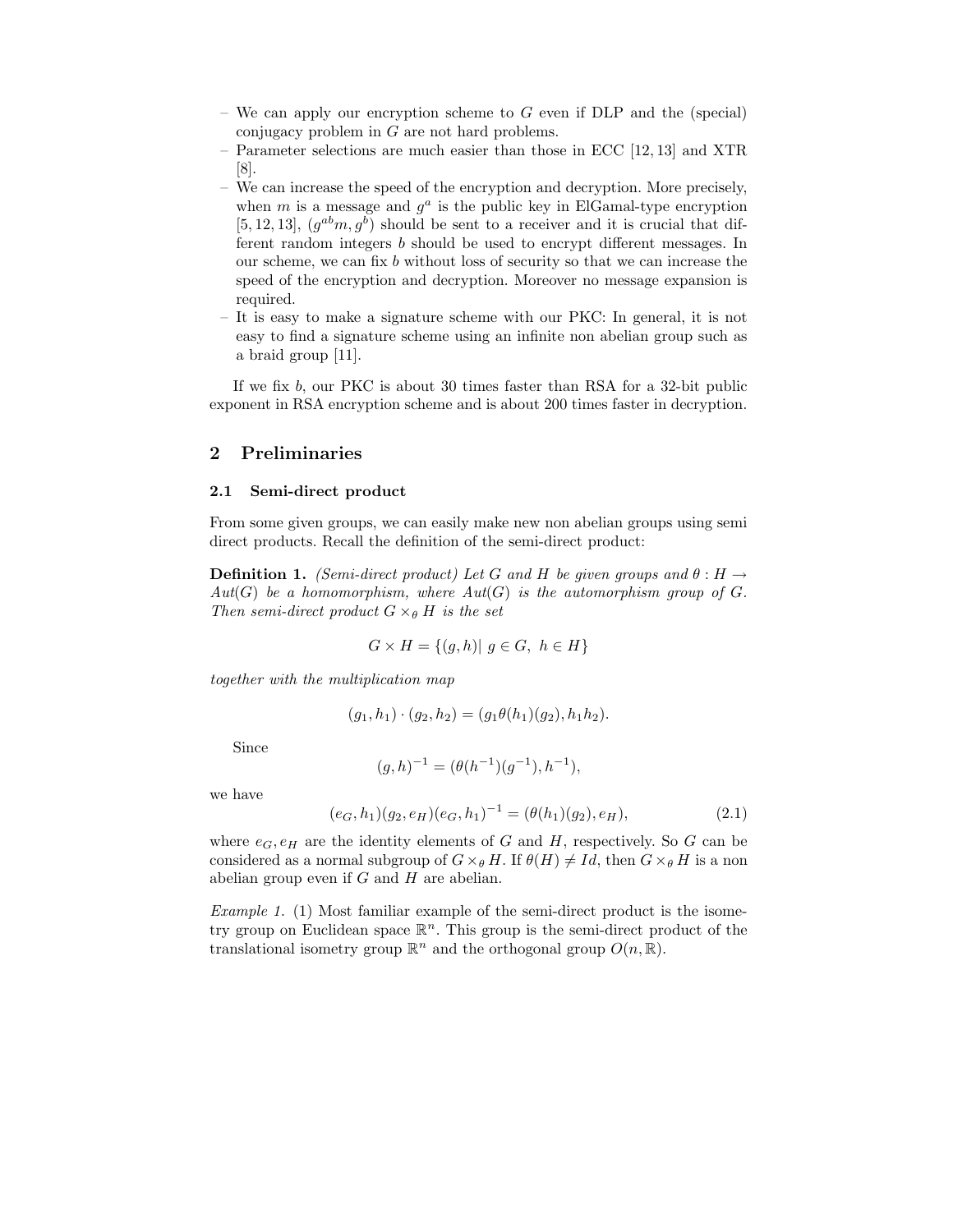(2) It is a well known fact that  $\text{Aut}(\mathbb{Z}_n) = \mathbb{Z}_n^*$ , where  $\mathbb{Z}_n^*$  is the multiplicative group of  $\mathbb{Z}_n$ . Since  $\mathbb{Z}_4^* \simeq \mathbb{Z}_2$ , there exists a non constant homomorphism, in fact, an isomorphism of  $\mathbb{Z}_2$  into  $\mathbb{Z}_4^*$ . Thus  $\mathbb{Z}_4 \times_{\theta} \mathbb{Z}_2$  is a non abelian group.

(3) If G is a non abelian group, then there exists a natural homomorphism from  $G$  to  $Aut(G)$ . Precisely,

$$
Inn: G \to \text{Aut}(G)
$$
  

$$
g \mapsto Inn(g), \ Inn(g)(h) = ghg^{-1}.
$$
 (2.2)

We call  $Inn(g)$  an inner automorphism. It is easy to check that  $ker(Inn)$  is the center of G. Recall that the center of G is the set  $\{z \mid [z,g] = zgz^{-1}g^{-1} =$  $e_G$  for all  $g \in G$ . If G is an abelian group, Inn is a constant map and so  $G \times_{Inn} G = G \times G$ . But if G is a non abelian group, then  $G \times_{Inn} G$  is an interesting extension of G.

If we apply a semi-direct product to  $p$ -groups inductively, we can make a nilpotent group [7]. It is a well known fact that nilpotent groups can be expressed in a unique way as a direct product of abelian groups. The above  $\mathbb{Z}_4 \times_{\theta} \mathbb{Z}_2$  in Example 1. (1) is a nilpotent group with order 8.

## 2.2 Conjugacy problem

One of the most important characteristics of non abelian groups distinguished from abelian groups is that  $Inn$  is not constant, i.e. there exist two distinct elements which are congruent to each other.

**Definition 2.** (1) For arbitrary  $x, y \in G$ , the conjugacy problem is to find  $w \in G$ such that  $wxw^{-1} = y$ .

(2) For a given  $Inn(g)$ , the special conjugacy problem is to find  $g'$  satisfying  $Inn(g') = Inn(g).$ 

There are many groups where the word problem is known to be solvable in polynomial time while there is no known polynomial time algorithm to solve the conjugacy problem (the braid group is an example) [1]. If  $G$  is a non abelian group and its conjugacy problem is hard in  $G$ , we can consider the following cryptosystem. Let  $\{\delta_i\}$  be a set of generators of G. Let g be an element of G. The public key is  $\{\epsilon_i = g\delta_i g^{-1}\}\$  and the secret key is g. Mathematically, the public key can be expressed as  $Inn(g)$ . Then the ciphertext is  $E = Inn(g)(m)$ and the deciphertext is  $g^{-1}Eg$  ([1] or [20]). In order to use such an encryption scheme, every element of G should be easily expressible as a product of  $\delta_i$ 's. If an element of G is also easily expressible as a product of  $\epsilon_i$ 's, then we also obtain  $Inn(g^{-1})$  immediately. Since  $g^{-1}Eg = Inn(g^{-1})(E)$ , we can decrypt without knowing  $q$ . Thus it is essential that elements of  $G$  should not be easily expressible as products of  $\epsilon_i$ 's.

This system depends on the difficulty of finding  $g'$  satisfying  $Inn(g') =$  $Inn(g)$  for a given  $Inn(g)$ , i.e. the above system is based on the special conjugacy problem. Unfortunately, we know few finite non abelian groups to which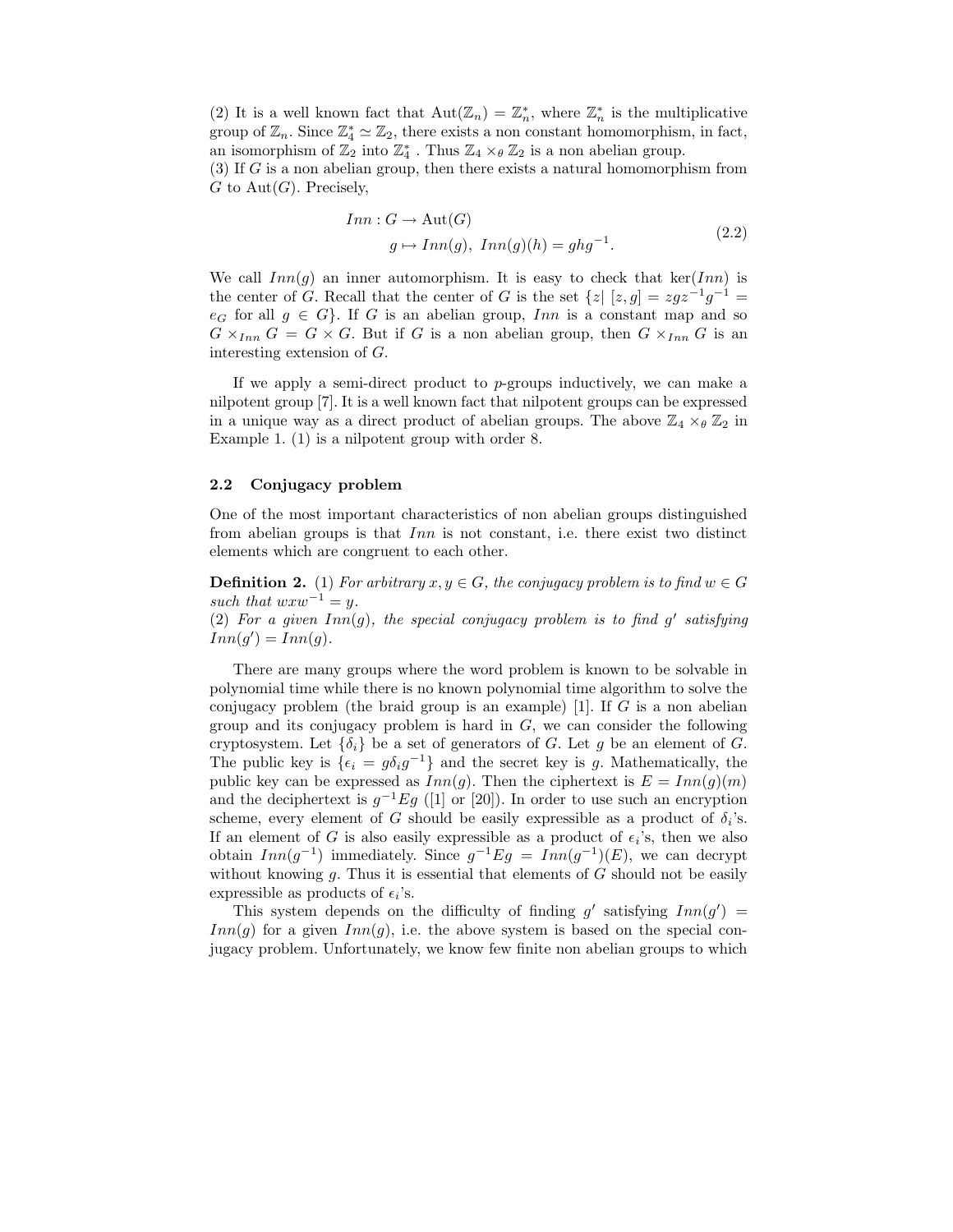we can apply the above system. For example, the general linear group  $GL(2,\mathbb{Z}_p)$ and the special linear group  $SL(2,\mathbb{Z}_p)$  are non abelian groups on which the (special) conjugacy problem is not difficult (see Appendix A).

*Remark 1.* If we use DLP in  $SL(2, \mathbb{Z}_p)$ , we choose  $g \in SL(2, \mathbb{Z}_p)$  whose order is divided by p. The order of  $SL(2,\mathbb{Z}_p)$  is  $|SL(2,\mathbb{Z}_p)| = p(p-1)(p+1)$ . Such elements which we are aware of are the conjugates of  $I + c\delta_{12}$  and  $I + c\delta_{21}$ , where  $c \in \mathbb{Z}_p$  and  $\delta_{ij}$  is a matrix whose entries are all zero except the  $(i, j)$ -entry which is 1. Let  $g = A(I + \delta_{12})A^{-1}$  for

$$
A = \begin{pmatrix} a & b \\ c & d \end{pmatrix} \in \text{SL}(2, \mathbb{Z}_p).
$$

Then we have

$$
g^{m} = A(I + m\delta_{12})A^{-1}
$$
  
=  $\begin{pmatrix} ad - bc - mac & ma^{2} \\ -mc^{2} & ad - bc + mac \end{pmatrix} = \begin{pmatrix} 1 - mac & ma^{2} \\ -mc^{2} & 1 + mac \end{pmatrix}.$  (2.3)

Consider DLP in the cyclic group  $\langle g^m \rangle$ . Since  $(1, 2)$ -component of  $g^m$  and  $g^{ml}$ are  $ma^2$  and  $mla^2$ , respectively, we can obtain l mod p. Hence DLP in  $\langle g^m \rangle$ is not a hard problem. The (special) conjugacy problem and DLP are not hard problems in  $SL(2, \mathbb{Z}_p)$ .

## 3 New cryptosystem

In this section, we suggest a new encryption scheme which are based on DLP in the inner automorphism group.

Let G be a non abelian group with non trivial center  $Z(G)$ . We assume that  $Z(G)$  is not small. Let g be an element of G.

**Proposed encryption scheme** Let  $\{\gamma_i\}$  be a set of generators of G. Since  $Inn(g)$  is a homomorphism,  $Inn(g)$  is obtained if we know  $Inn(g)(\gamma_i)$ , i.e. if we express m as  $\gamma_{j_1} \cdots \gamma_{j_n}$ , then  $Inn(g)(m) = Inn(g)(\gamma_{j_1}) \cdots Inn(g)(\gamma_{j_n})$ . Therefore we can represent  $Inn(g)$  by  $\{Inn(g)(\gamma_i)\}$ . The basic scheme is the following:

- public key :  $Inn(g), Inn(g^a)$
- secret key :  $a$

#### Encryption

- 1. Alice expresses a plaintext  $m \in G$  as a product of  $\gamma_i$ 's.
- 2. Alice chooses an arbitrary b and computes  $(Inn(g<sup>a</sup>))<sup>b</sup>$ , i.e.  $\{(Inn(g<sup>a</sup>))<sup>b</sup>(\gamma_i)\}.$
- 3. Alice computes  $E = Inn(g^{ab})(m) = (Inn(g^{a}))^{b}(m)$ .
- 4. Alice computes  $\phi = Inn(g)^b$ , i.e.  $\{Inn(g^b)(\gamma_i)\}.$
- 5. Alice sends  $(E, \phi)$ .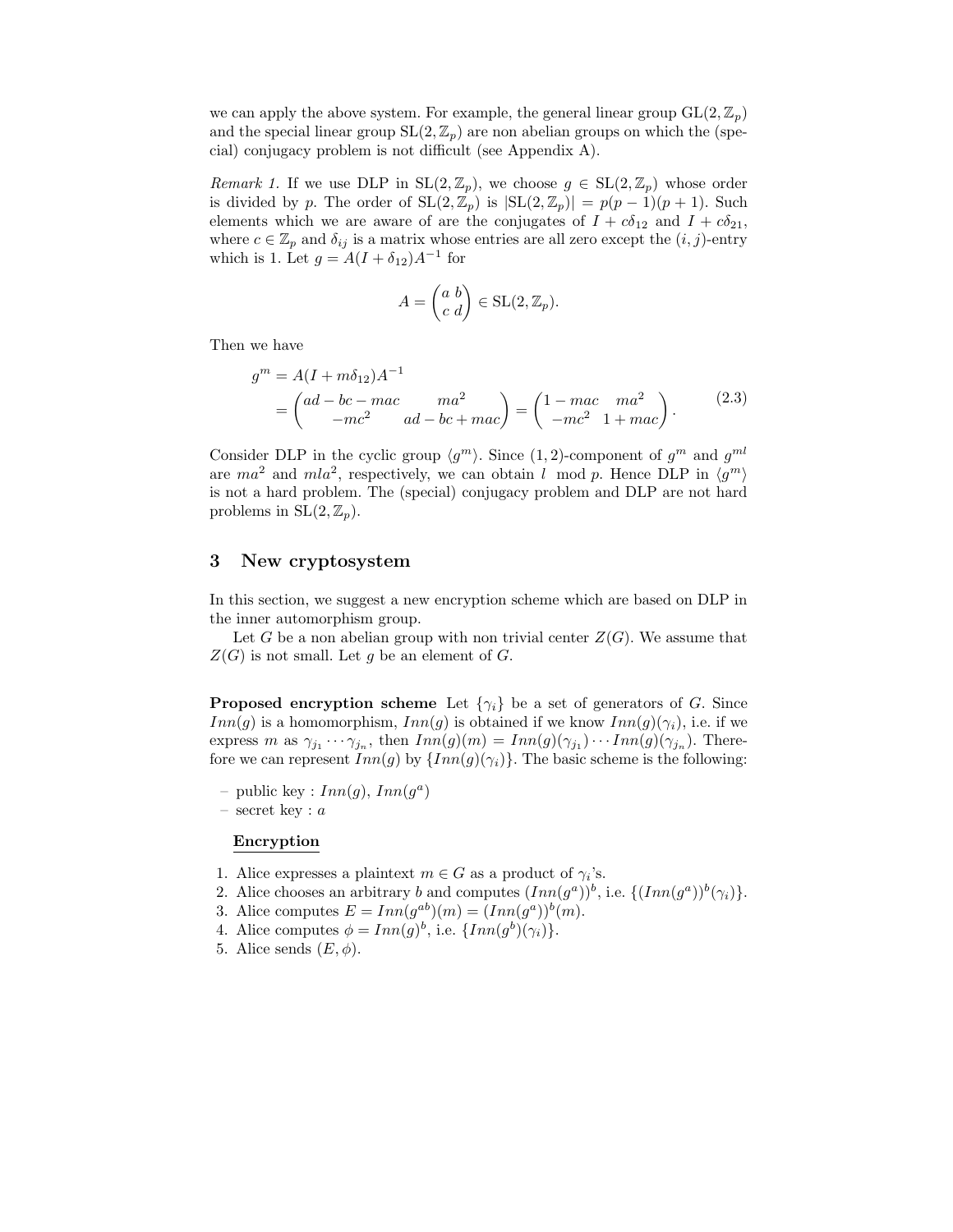#### Decryption

- 1. Bob expresses E as a product of  $\gamma_i$ 's.
- 2. Bob computes  $\phi^{-a}$ , i.e.  $\{\phi^{-a}(\gamma_i)\}.$
- 3. Bob computes  $\phi^{-a}(E)$ .

To implement our scheme, we should express  $Inn(g<sup>a</sup>)$  with small bits. Since G is a finitely generated group,  $Inn(g<sup>a</sup>)$  is expressed by  $\{Inn(g<sup>a</sup>)(\gamma_i)\}$  for a generator set  $\{\gamma_i\}$ . If we do not have a fast algorithm to express  $\gamma \in G$  by a product of generators, we cannot express  $Inn(g<sup>a</sup>)$  actually. In the next section, we will introduce a non abelian group to which our scheme can be applied. (Precisely, see 4.3.)

Although our scheme looks like an ElGamal-type, we may not change b for each encryption. In ElGamal-type encryption based on abelian groups (e.g. ECC), we must change  $b$  for each encryption. (If a fixed  $b$  is used, we can obtain  $m_1^{-1}m_2 = (m_1 g^{ab})^{-1} m_2 g^{ab}$ .) But in our scheme, it is impossible to obtain  $m_1^{-1}m_2$  from  $Inn(g^b)(m_1)$  and  $Inn(g^b)(m_2)$ . Thus we may fix b. As we see in section 4.3, this fact will be very useful for fast encryption and decryption scheme.

Due to the non commutativity of braid groups, the cryptosystem using braid groups has a difficulty in making a signature scheme. However, our scheme enables us to make a signature scheme easily (e.g. Nyberg-Rueppel type signature) even if  $G$  is non abelian.

Now we consider the method to find a from the given  $Inn(g)$  and  $Inn(g<sup>a</sup>)$ . First, we solve DLP in  $\langle Inn(g) \rangle$  directly. The index calculus is the most efficient known method to solve DLP [4]. But its application is too restrictive to be applied to general cyclic groups. It seems that the index calculus cannot be applied to the group  $\langle Inn(g) \rangle$ . In general cases, expected run times for solving DLP are  $O(\sqrt{p})$ , where p is the order of a cyclic subgroup.

Secondly, we solve DLP in  $\langle q \rangle$ . If we assume that the special conjugacy problem is not a hard problem, we can find  $g_0$  satisfying  $Inn(g_0) = Inn(g^a)$ . We can easily verify that  $g_0 = g^a z$  for some  $z \in Z(G)$ . If  $|Z(G)|$  is large enough, then it is almost impossible to determine whether  $g^a z$  is an element of  $\langle g \rangle$ . Then even if DLP in  $G$  may be easy, we cannot apply any algorithm to solve DLP in  $G$ .

We should be careful in the choice of a plaintext and g. If  $[m, g] = e_G$ , then  $E = g^{ab}mg^{-ab} = m$ . In particular, if m is a central element, then  $E = m$  so m should not be chosen in the center. Also if g is a central element, then  $Inn(g)$  is the identity map and so  $E = m$ . We should select a non central element g.

We should note that there may be other attacks depending on  $G$  as we see in section 5.

Remark 2. In the above scheme,  $E = Inn(g^{ab})(m)$ , E and m are contained in the same conjugacy class. Assume that E is a ciphertext of either  $m_0$  or  $m_1$ , which are not contained in the same conjugacy class. Then an adversary can find the right plaintext by examining the conjugacy class of  $E$ . To avoid this attack, we can use a padding method in the encryption (see Remark 4 and [16]). It also makes fast encryption and decryption scheme (which fixes  $b$ ) non deterministic.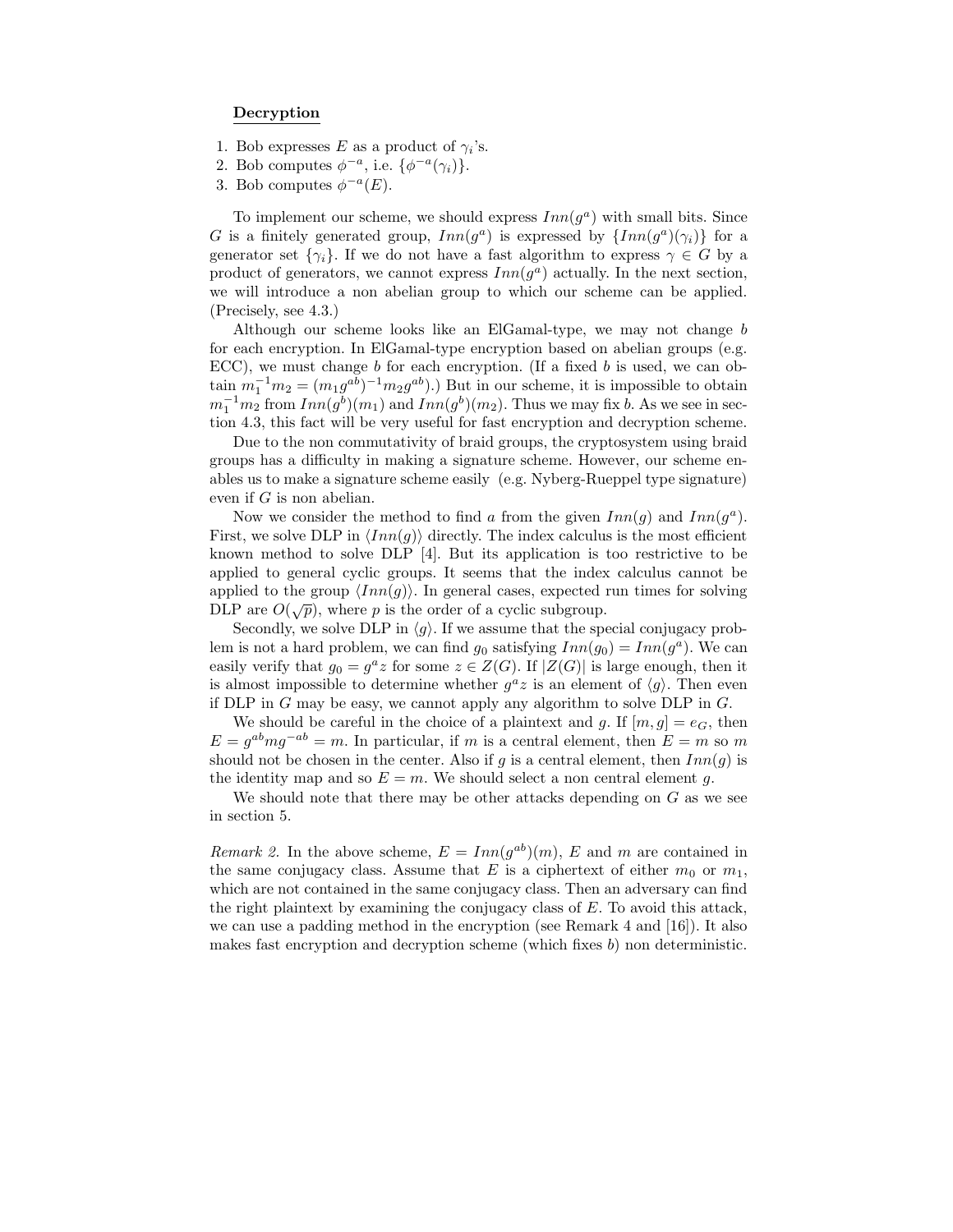# 4 Construction of a non abelian group

## 4.1 An example of non abelian group  $SL(2, \mathbb{Z}_p) \times_{\theta} \mathbb{Z}_p$

If we use the semi-direct product, we can construct many non abelian groups with non trivial center as in section 5. But it is not easy to construct a non abelian group on which our system is secure. We modify  $SL(2, \mathbb{Z}_p)$  by a semidirect product as follows. There exists a cyclic subgroup  $\langle \alpha \rangle$  with order p of  $SL(2,\mathbb{Z}_p)$ , e.g.  $I + \delta_{12}$ . Let

$$
G = SL(2, \mathbb{Z}_p) \times_{\theta} \mathbb{Z}_p,
$$

where

$$
\theta = Inn \circ \theta_1 : \mathbb{Z}_p \to \mathrm{Aut}(\mathrm{SL}(2,\mathbb{Z}_p))
$$

and  $\theta_1$  is an isomorphism from  $\mathbb{Z}_p$  to  $\langle \alpha \rangle$ . Then  $\theta(y)(x) = \theta_1(y)x\theta_1(y)^{-1}$ . Now we solve the conjugacy equations in G. Let  $g = (x, y)$ . Computing the conjugate of  $(a, b)$ , we obtain that

$$
(x,y)(a,b)(x,y)^{-1} = (x\theta(y)(a)\theta(b)(x^{-1}),b).
$$
 (4.4)

If  $b = 0$ , we have

$$
(x,y)(a,0)(x,y)^{-1} = (x\theta(y)(a)x^{-1},0) = ((x\theta_1(y))a(x\theta_1(y))^{-1},0). \tag{4.5}
$$

If we solve the special conjugacy problem in  $SL(2, \mathbb{Z}_p)$  as we see in Appendix A, we can obtain  $x\theta_1(y)$ . Let  $(x_1, y_1) \in G$  such that  $x_1\theta_1(y_1) = x\theta_1(y)$ . For  $b \neq 0$ , if we use the fact that  $\mathbb{Z}_p$  is an abelian group and  $\theta_1$  is a homomorphism, we can easily verify that

$$
x_1 \theta(y_1)(a)\theta(b)(x_1^{-1}) = x_1 \theta_1(y_1)a\theta_1(y_1)^{-1}\theta_1(b)x_1^{-1}\theta_1(b)^{-1}
$$
  
\n
$$
= (x_1 \theta_1(y_1))a\theta_1(y_1)^{-1}\theta_1(b)\theta_1(y_1)\theta_1(y)^{-1}x^{-1}\theta_1(b)^{-1}
$$
  
\n
$$
= (x\theta_1(y))a\theta_1(-y_1 + b + y_1)\theta_1(y)^{-1}x^{-1}\theta_1(b)^{-1}
$$
  
\n
$$
= x\theta_1(y)a\theta_1(b)\theta_1(y)^{-1}x^{-1}\theta_1(b)^{-1}
$$
  
\n
$$
= x\theta_1(y)a\theta_1(y)^{-1}\theta_1(b)x^{-1}\theta_1(b)^{-1}
$$
  
\n
$$
= x\theta(y)(a)\theta(b)(x^{-1}). \qquad (4.6)
$$

It can be easily verified that if  $x_1\theta_1(y_1) = -x\theta_1(y)$ , then the above equation also holds. Also note that the center of  $Z(SL(2, \mathbb{Z}_p)) = \pm I$ . Hence the set of solutions for the special conjugacy problem is

$$
S = Inn^{-1}(Inn(g)) = \{(x_1, y_1) | y_1 \in \mathbb{Z}_p, x_1 = \pm x \theta_1 (y - y_1)\}.
$$
 (4.7)

The cardinality of S,  $|S|$  is 2p. Note that if  $Inn(g) = Inn(g_1)$ , then  $Inn(g^{-1}g_1) =$ Id. It means that  $g^{-1}g_1$  is an element of the center of G. Also for any central element z,  $Inn(gz) = Inn(g)$ . So we know that  $S = Inn^{-1}(Inn(g)) = gZ(G)$ and

$$
Z(G) = \{(x_1, y_1) | y_1 \in \mathbb{Z}_p, x_1 = \pm \theta_1(-y_1)\}.
$$
\n(4.8)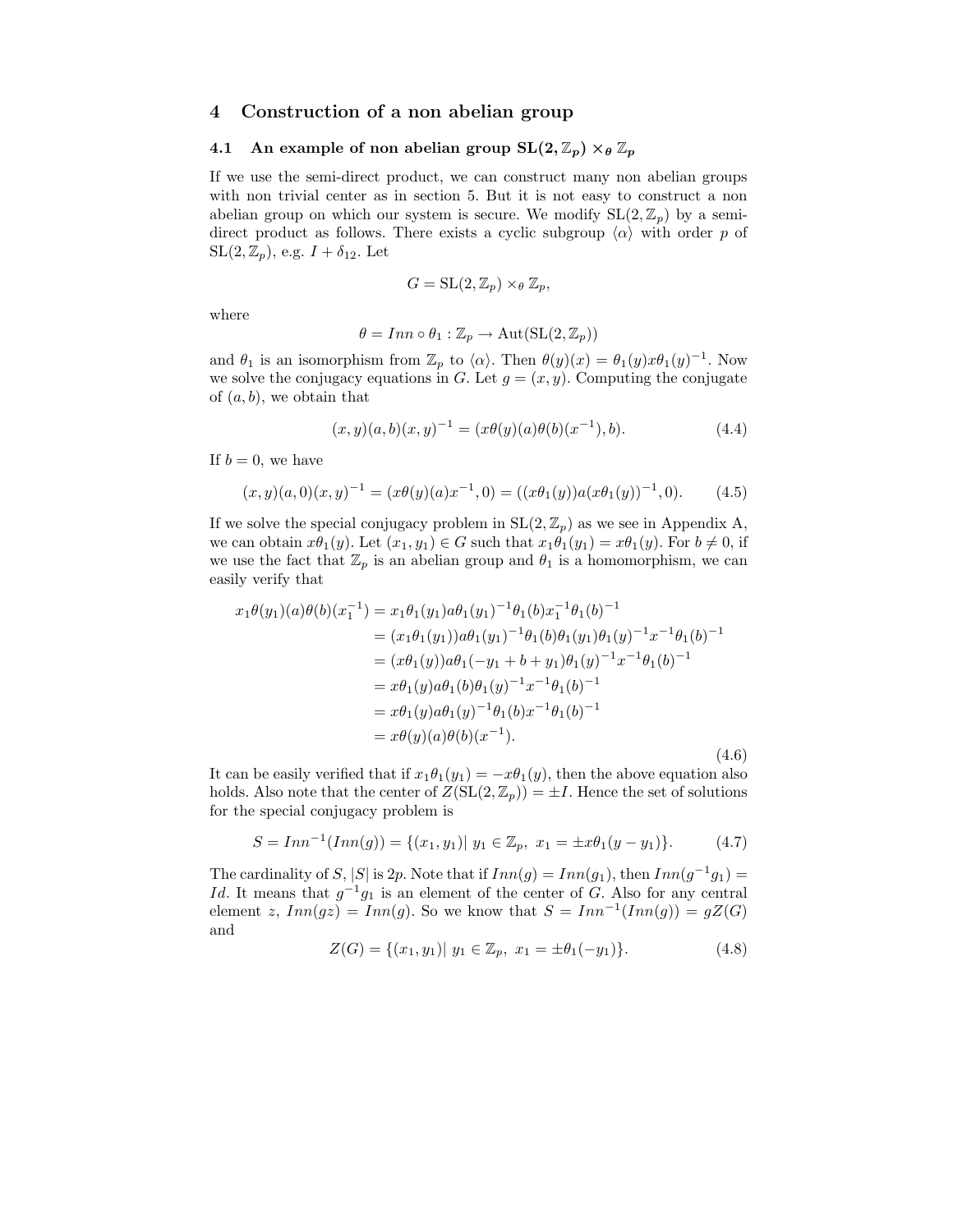The cardinality of the center of G is  $2p$ . Note that the probability to choose m and g in the center is smaller than  $2p/p^3 = 2/p^2 \approx 0$  and  $2p/p^4 = 2/p^3 \approx 0$ , respectively.

For a given  $Inn(g)$ , m satisfying  $[g, m] = e_G$  is a fixed point, i.e.  $Inn(g)^{ab}(m) =$ *m*. The cardinality of  $Z[g] = \{m \mid [g, m] = e_G\}$  is  $2p^2$  if we choose g of order p [16] and thus the probability to choose m in  $Z[g]$  is smaller than  $2p^2/p^3 = 2/p \approx 0$ .

Remark 3. From Theorem 2 in section 4.3, DLP in G is reduced to a linear equation  $ny = Y$  for given  $y \neq 0, Y$ , and so it is an easy problem.

#### 4.2 Parameter selections

We will apply the above scheme to  $G = SL(2, \mathbb{Z}_p) \times_{\theta} \mathbb{Z}_p$ . Since the last component is invariant under the conjugation, we must take the message in  $SL(2,\mathbb{Z}_p)$  (see  $(4.4)$ .

In [20], we see

$$
\{T = \begin{pmatrix} 1 & 1 \\ 0 & 1 \end{pmatrix}, \ S = \begin{pmatrix} 0 & -1 \\ 1 & 0 \end{pmatrix} \}
$$

is a generator set of  $SL(2,\mathbb{Z})$  and hence it is also a generator set of  $SL(2,\mathbb{Z}_p)$ . Moreover there exists an algorithm which finds a decomposition of each  $g \in$  $SL(2,\mathbb{Z}_p)$  as a product of  $T, S$  [2], [20], i.e.

$$
g = S^{i_0}T^{j_1}ST^{j_2}\cdots ST^{j_n}S^{i_{n+1}},
$$

where  $i_0, i_{n+1}$  is either 0 or 1 and  $j_k = \pm 1, \pm 2 \cdots$ .

**Theorem 1.** If  $g \in SL(2, \mathbb{Z}_p)$  with non zero  $(2, 1)$ -entry,

$$
g = T^{j_1}ST^{j_2}ST^{j_3}.
$$

*Proof.* By computing  $T^{j_1}ST^{j_2}ST^{j_3}$ , we obtain

$$
\begin{pmatrix} 1 & j_1 \\ 0 & 1 \end{pmatrix} \begin{pmatrix} 0 & -1 \\ 1 & 0 \end{pmatrix} \begin{pmatrix} 1 & j_2 \\ 0 & 1 \end{pmatrix} \begin{pmatrix} 0 & -1 \\ 1 & 0 \end{pmatrix} \begin{pmatrix} 1 & j_3 \\ 0 & 1 \end{pmatrix} = \begin{pmatrix} j_1 j_2 - 1 & j_1 j_2 j_3 - j_3 - j_1 \\ j_2 & j_2 j_3 - 1 \end{pmatrix}.
$$

From this equation and the fact that  $\mathbb{Z}_p$  is a field, we can find  $j_1, j_2, j_3$  such that  $g = T^{j_1}ST^{j_2}ST^{j_3}$  for any  $g \in SL(2, \mathbb{Z}_p)$ . (Since every element of  $SL(2, \mathbb{Z}_p)$ is determined when three entries are determined, we only need to consider 3 entries.)

Note that since  $\mathbb Z$  is not a field, the above theorem does not hold in  $SL(2,\mathbb Z)$ .

Since  $\{(T, 0), (S, 0), (I, 1)\}\$ is a set of generators of G, we can obtain  $Inn(g)$ if we know  $gTg^{-1}$ ,  $gSg^{-1}$  and  $g(I, 1)g^{-1}$ . Since  $m \in SL(2, \mathbb{Z}_p)$  and  $SL(2, \mathbb{Z}_p)$  is a normal subgroup of G, the restriction of  $Inn(g)$  to  $SL(2,\mathbb{Z}_p)$ ,  $Inn(g)|_{SL(2,\mathbb{Z}_p)}$ can be considered as an automorphism of  $SL(2,\mathbb{Z}_p)$ . Hence the public key is  $Inn(g)|_{\mathrm{SL}(2,\mathbb{Z}_p)}$  and  $Inn(g^a)|_{\mathrm{SL}(2,\mathbb{Z}_p)}$ , precisely. In order to express  $Inn(g)|_{\mathrm{SL}(2,\mathbb{Z}_p)}$ , we only need to know  $\{gTg^{-1}, gSg^{-1}\}.$ 

We choose  $\theta_1(1)$  among elements of  $SL(2,\mathbb{Z}_p)$  whose order is p, e.g.  $I + \delta_{12}$ .

We compute the order of  $g = (x, y) \in G$ . If  $y \neq 0$ , then the order of g is a multiple of p.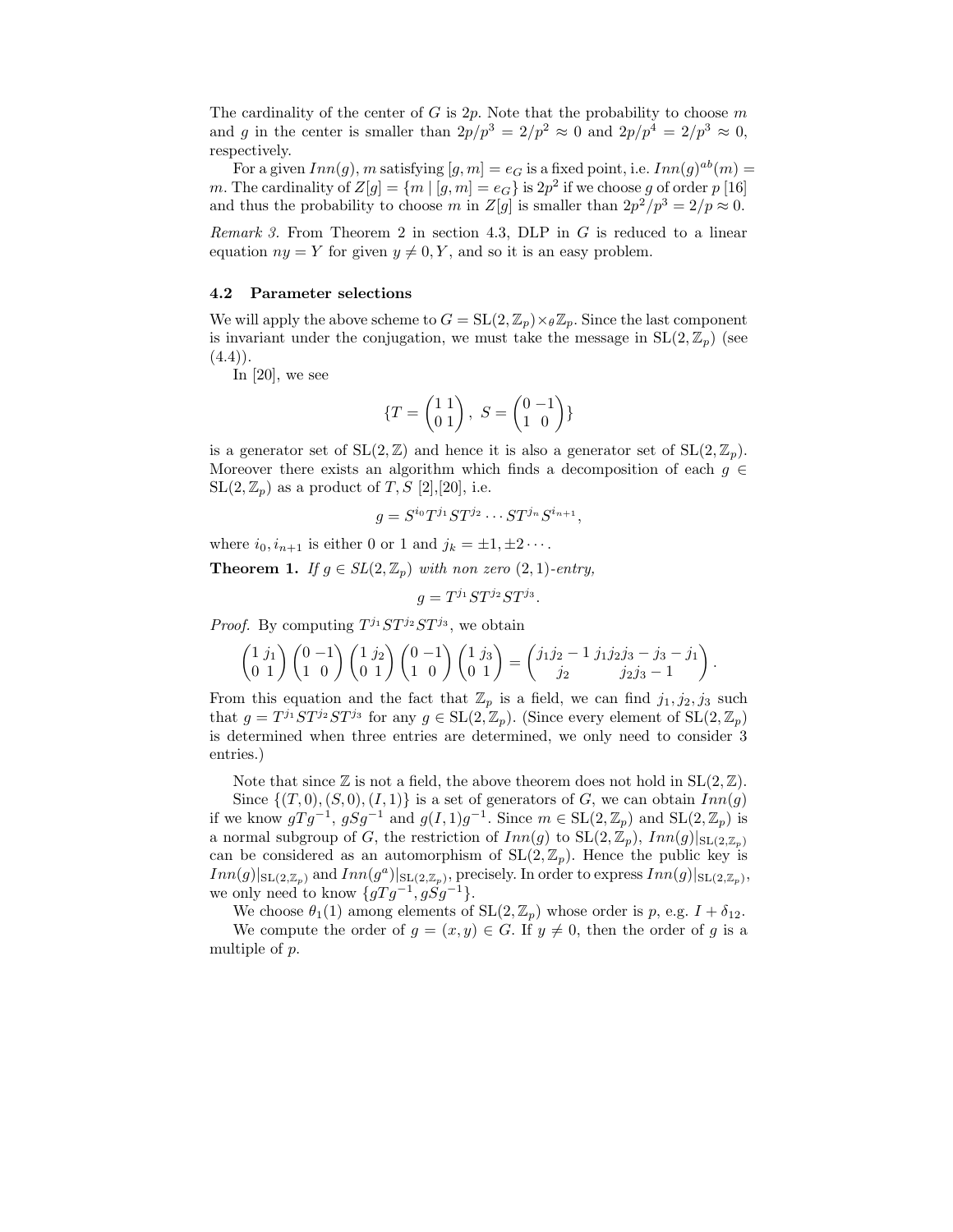**Theorem 2.** For  $(x, y) \in G$ ,

$$
(x,y)^n = ((x\theta_1(y))^n \theta_1(y)^{-n}, ny).
$$

*Proof.* We prove this using induction. For  $n = 1$ , it is clear. We assume that Theorem 2 holds for  $n = k$ . Then we obtain that

$$
(x,y)^{k+1} = (x,y)^k (x,y) = ((x\theta_1(y))^k \theta_1(b)^{-k}, ky)(x,y)
$$
  
\n
$$
= ((x\theta_1(y))^k \theta_1(y)^{-k} \theta(y)^k (x), (k+1)y)
$$
  
\n
$$
= ((x\theta_1(y))^k \theta_1(y)^{-k} \theta_1(y)^k x \theta_1(y)^{-k}, (k+1)y)
$$
  
\n
$$
= ((x\theta_1(y))^k (x\theta_1(y)) \theta_1(y)^{-(k+1)}, (k+1)y)
$$
  
\n
$$
= ((x\theta_1(y))^{k+1} \theta_1(y)^{-(k+1)}, (k+1)y),
$$
 (4.9)

which completes the proof.

We may choose  $g = (x, y)$  satisfying  $x\theta_1(y) \in A(I + c\delta_{12})A^{-1}$  for some fixed  $c \in \mathbb{Z}_p$  and  $A \in SL(2,\mathbb{Z}_p)$ . Then we obtain that the order of  $Inn(g)$  is p by Theorem 2. If we choose  $g$  arbitrarily and the order of  $g$  is not fixed, then the security may be increased since we should know the order of a given cyclic group to apply a known algorithm for DLP, i.e. we should solve DLP under the assumption that the order of g is pd for each  $d|(p+1)(p-1)$ .

#### 4.3 Security and efficiency

Security of the system We check the security of our system against solving DLP in  $\langle Inn(g) \rangle$  directly. From the public data,  $Inn(g)$  and  $Inn(g^a)$ , we solve DLP to obtain the secret key  $a$ . In this case, it seems that the fastest algorithm (index calculus) to solve DLP cannot be applied since  $\langle Inn(g) \rangle$  is contained in  $Aut(G) \subset End(G) \subset G^G$ , where  $End(G)$  is the endomorphism group of G and  $G^G$  is the set of all function from G to G. We cannot apply the index calculus to any of them since they are not even expressed as matrix groups.

So an expected run time for solving DLP is  $O(\sqrt{p})$ -group operations if the order of  $g$  is  $p$ . (In order to increase the security of the system, we can choose  $g$ with an order which is a multiple of p. If  $p(p + 1) = p_1^{e_1} \cdots p_n^{e_n}$ , then the total number of divisors of  $p+1$  is  $(e_1 + 1) \cdots (e_n + 1)$ . To find the order of g, we need  $(e_1+1)\cdots(e_n+1)$ -trials, and it takes  $(e_1+1)\cdots(e_n+1)O(\sqrt{p})$ -group operations  $[17]$ .)

Now we check the security of our system against the second method in section 3. As we see in Appendix A, the special conjugacy problem in  $G$  is not a hard problem. Let  $S = \{g_1 | Im(g_1) = Im(g^a)\}\.$  We can immediately obtain a from  $g = (x, y)$  and  $g<sup>a</sup> = (X, Y)$  since if

$$
(x,y)^a = ((x\theta_1(y))^n \theta_1(y)^{-n}, ay) = (X,Y),
$$
\n(4.10)

we only need to solve  $ay = Y$  for solving DLP for g and  $g^a$ . But since  $|S| = 2p$ , we need  $O(p)$ -trials to find  $g^a$  in S. So it is less efficient than finding a from  $Inn(g)$  and  $Inn(g<sup>a</sup>)$  directly.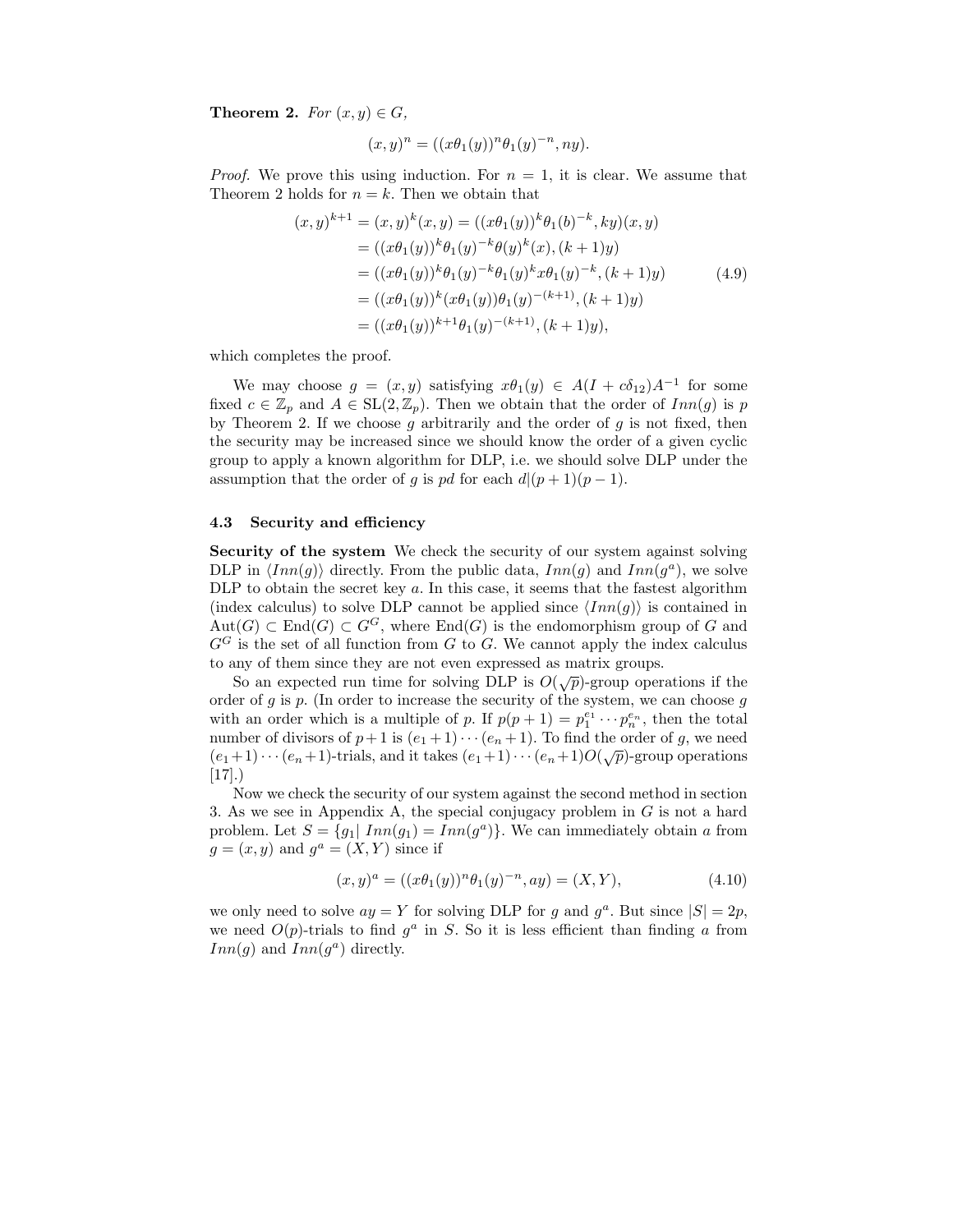For DLP to be a hard problem in  $\langle Inn(g) \rangle$ , we choose 160 bit prime p. Then the security of our system is comparable to 1024-bit RSA. (An expected run time for solving DLP in  $\langle Inn(g) \rangle$  and for factorization in 1024-bit RSA is about  $2^{87}$  and  $2^{80}$ , respectively.)

If we compare our system with RSA and XTR, our system has the following advantage. In RSA and XTR, an expected run time to find the private key from the public key is subexponential,  $L[n, 1/3, 1.923]$ . In our system, it takes an exponential run time  $O(\sqrt{p})$  as ECC.

Number of multiplications in  $\mathbb{Z}_p$  Now we consider the number of multiplications in  $\mathbb{Z}_p$  required for computing  $Inn(g^b)$  from  $Inn(g)$ . We can express  $Inn(g)(S)$  and  $Inn(g)(T)$  as  $T^{j_1}ST^{j_2}ST^{j_3}$  and  $T^{l'_1}ST^{l'_2}ST^{l'_3}$ , respectively. Each of them takes 2-multiplications by Theorem 1. Then

$$
Inn(g^{2})(S) = Inn(g)(T^{j_1}ST^{j_2}ST^{j_3})
$$
  
=  $(Inn(g)(T))^{j_1}(Inn(g)(S))(Inn(g)(T))^{j_2}(Inn(g)(S))(Inn(g)(T))^{j_3}$ 

and

$$
Inn(g^{2})(T) = Inn(g)(T^{l_{1}}ST^{l_{2}}ST^{l_{3}})
$$
  
= 
$$
(Inn(g)(T))^{l_{1}}(Inn(g)(S))(Inn(g)(T))^{l_{2}}(Inn(g)(S))(Inn(g)(T))^{l_{3}}.
$$

From (2.3) in Remark 1, we can obtain  $(Inn(g)(T))^j$  from  $Inn(g)(T)$  with 4-multiplications. More precisely, if

$$
Inn(g)(T) = \begin{pmatrix} x & y \\ z & w \end{pmatrix},
$$

then

$$
(Inn(g)(T))^j = \begin{pmatrix} 1 - j(1-x) & jy \\ jz & 1 + j(w-1) \end{pmatrix}.
$$

It takes 92 multiplications for computing  $Inn(g^2)(S)$  and  $Inn(g^2)(T)$ . So it takes about  $92 \log_2 p$  multiplications for computing  $Inn(g^b)$  from  $Inn(g)$ . Also  $92 \log_2 p$  multiplications are needed to compute  $Inn(g^{ab})$  from  $Inn(g^a)$ . So number of multiplications for encryption is  $184 \log_2 p$ . Since one multiplication needs  $O((\log_2 p)^2)$ -bit operations [9], the encryption needs about  $184(\log_2 p)^3C \approx 8 \times$  $10^8C$ -bit operations for some constant C. In 1024-bit RSA, it takes  $(\log_2 n)^3C \approx$  $(1024)^3C \approx 10^9C$ -bit operations. If the public exponent in RSA encryption scheme is 32-bit number, then it takes  $3.2 \times 10^7 C$ -bit operations.

Fast encryption and decryption We can reduce the number of bit operations as follows. Assume that Bob wants to send an encrypted message to Alice. Then Bob computes  $Inn(g<sup>a</sup>)<sup>b</sup>$  and  $Inn(g<sup>b</sup>)$  for a fixed b and send  $Inn(g<sup>b</sup>)$  to Alice.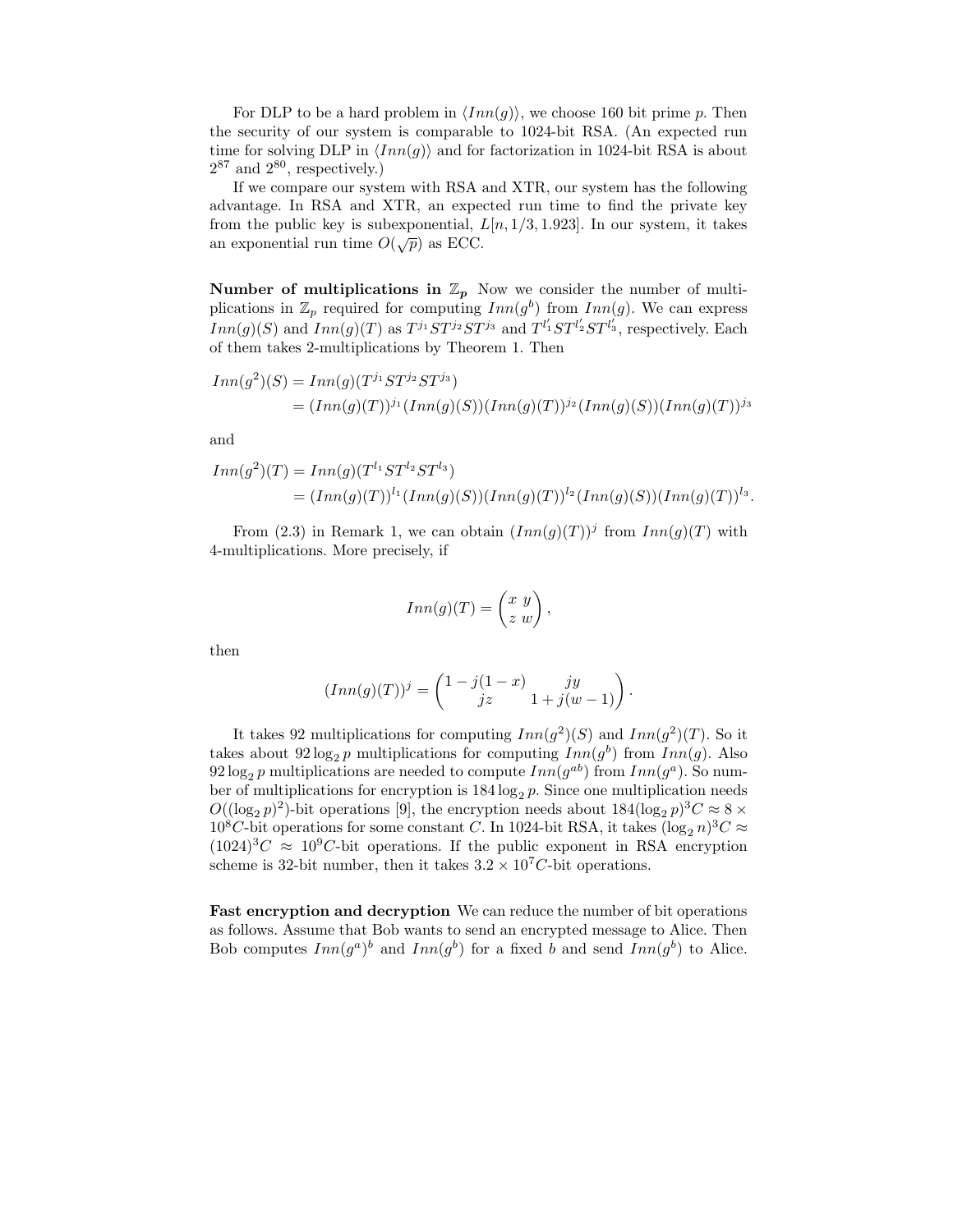As we see in section 3, we may fix  $b$ , i.e. contrary to ElGamal encryption, we cannot obtain  $m_1^{-1}m_2$  from  $Inn(g^b)(m_1)$  and  $Inn(g^b)(m_2)$  in our scheme. Alice computes  $Inn(g^b)^{-a}$ . Bob will encrypt a message m as  $E = Inn(g^a)^b(m)$  and send E to Alice. Alice will decrypt E by computing  $Inn(g^b)^{-a}(E)$ .

In order to compute  $Inn(g<sup>a</sup>)<sup>b</sup>(m)$  from given  $Inn(g<sup>a</sup>)<sup>b</sup>$  and m, it takes 46 multiplications, and so it takes about  $1.2 \times 10^{6} C$ -bit operations in encryption. Even if 32-bit public exponent is used in RSA,  $3.2 \times 10^{7} C$ -bit operations are needed in encryption. Encryption of our system is about 30 times faster than 1024-bit RSA.

In decryption of our system, we need the same number of multiplications as the encryption. In decryption of RSA, it takes about  $2.5 \times 10^8 C$ -bit operations even if we use the Chinese Remainder Theorem. Thus decryption of our system is 200 times faster than that of RSA.

If we compare our system with ECC, our system has an advantage in the decryption too. In ECC, since b is not fixed, precomputations of  $g^b$  is impossible. Then the number of multiplications for decryption in 170-bit ECC are 1900, respectively. Then it is about 40 times faster than ECC.

In ECC, it needs  $O(\log_2 p)$  multiplications in decryption, and thus the number of multiplications will increase linearly with respect to the number of bits  $\log_2 p$ . The decryption of our system always needs 46 multiplications which are independent of the size of  $p$ . In Table 1, we roughly compare the number of multiplications for decryption in our system with ECC. Note that the cryptosystems in the same row have the same securities roughly.

This fast scheme can be useful in many applications.

Table 1. Comparison of run times for decryption with ECC(multiplications)

|           | our $PKC(r-bit)$ r-bit ECC |      |
|-----------|----------------------------|------|
| $r = 170$ | 46                         | 1900 |
| $r = 240$ | 46                         | 2700 |
| $r = 310$ | 46                         | 3500 |

Remark 4. We can encrypt a message with a padding as follows (see also [16]). Let  $M \neq 0$  be a message and  $r_1, r_2$  be random numbers in  $\mathbb{Z}_p$ . We encrypt  $m = \begin{pmatrix} M & r_1 \\ r & 1+r_1 \end{pmatrix}$  $r_2 \frac{1+r_1r_2}{M}$  $\Big) \in SL(2,\mathbb{Z}_p)$ . Then m can be an element of any conjugacy class by varying  $r_1, r_2$ . It prevents an adversary from determining the right plaintext among two given plaintexts by examining the conjugacy class of  $E$ . Furthermore, since b is fixed, the encryption and the decryption is also fast but the encryption scheme is not deterministic.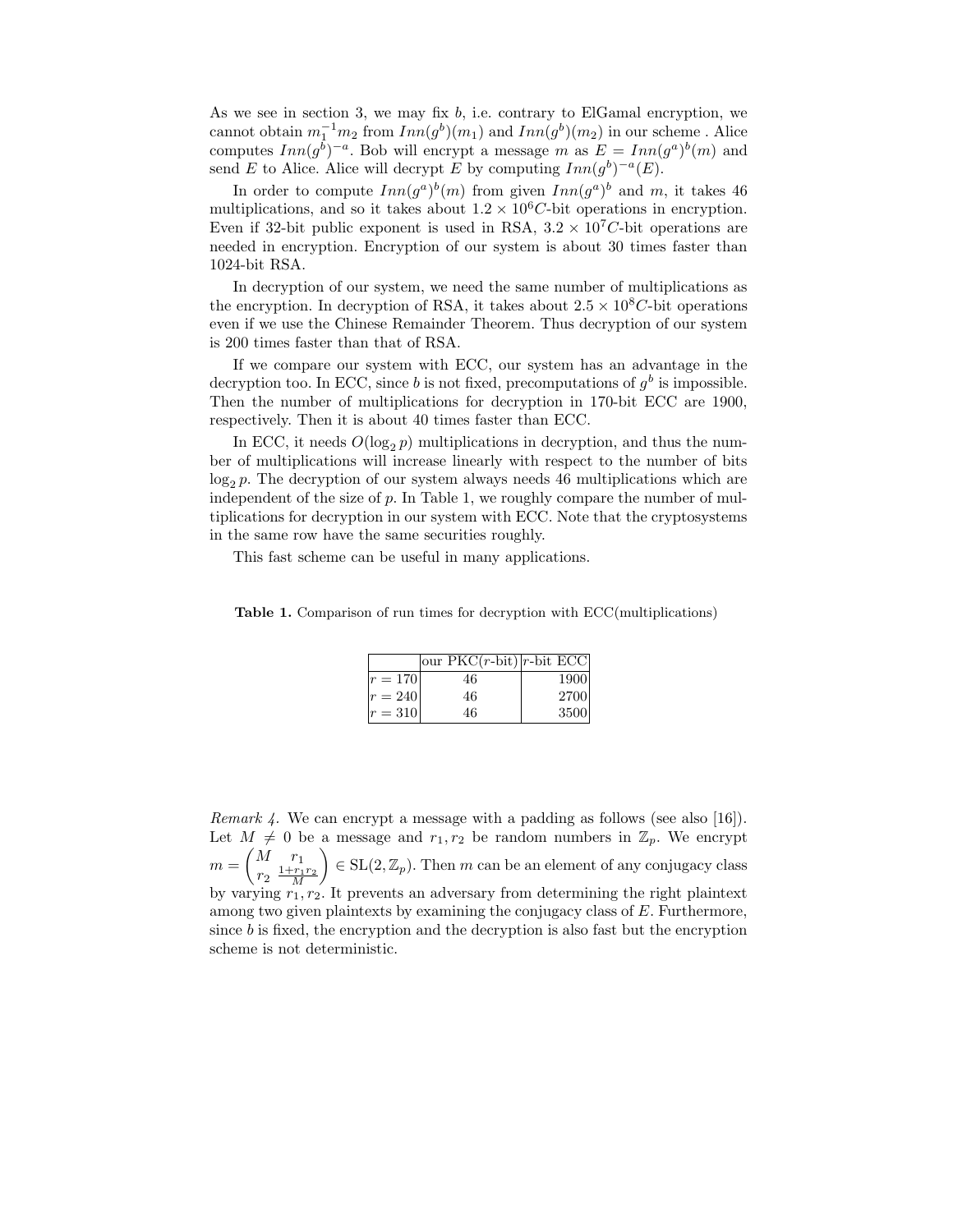Expression and key size Since  $Inn(g^a)(T)$  and  $Inn(g^a)(S)$  can be considered as elements of  $SL(2, \mathbb{Z}_p)$ , we can express them by three entries. Since  $Inn(g^a)(T)$ can be expressed by  $3\log_2 p$ -bit,  $6\log_2 p$ -bit are needed to express  $Inn(g^a)$ . If  $p$ is a 160-bit prime number, then it takes 960-bit to express  $Inn(g<sup>a</sup>)$ . So we can express the public key with smaller size than RSA.

The secret key size is  $\log_2 p \approx 160$ -bit, and so it is much smaller than 1024-bit RSA.

## 5 Other examples

#### 5.1 The general linear group  $GL(k, \mathbb{Z}_n)$

One of the most familiar non abelian group is the general linear group  $GL(k, \mathbb{Z}_p)$ . Since cI is a central element for any  $c \neq 0$ , the center of  $GL(k,\mathbb{Z}_p)$  is sufficiently large, i.e.  $|Z(\text{GL}(k,\mathbb{Z}_p))| \geq p/2$ . We know that  $Inn(g)$  can be represented by a linear map on the  $k \times k$ -matrix ring [15]. So we can represent  $Inn(g)$  by a  $k^2 \times k^2$ -matrix,  $R(g)$ . So the DLP on  $\langle Inn(g) \rangle$  is convertible to the DLP on the  $k^2 \times k^2$ -matrix ring.

We must be careful in the choice of  $g$ . Considering an attack using the determinant [15], we choose g whose order is much larger than p (e.g.  $p(p-1)$ ). It would be better to choose g satisfying that  $\det(R(q)) = 1$ . Also the characteristic polynomial of  $R(q)$  should be irreducible.

#### 5.2 Other constructions

We introduce some methods to obtain non abelian groups. For a given non abelian group  $G$ , we can obtain a new non abelian group  $Inn(G)$  as we see in previous sections. Also  $Inn(Inn(G))$  can be obtained from  $Inn(G)$ . Inductively we can make many non abelian groups from a given non abelian group. Since  $Inn(G) = G/Z(G)$ , this method reduces the size of a given group.

Extensions of non abelian groups is obtained as follows. First, Let  $\theta_1$  be a homomorphism on G. (It may be the identity map.) We define  $\theta$  as follows:

$$
\theta = Inn \circ \theta_1 : G \to Aut(G)
$$

$$
g \mapsto Inn(\theta_1(g))
$$

Then we construct an extension of  $G, \overline{G} = G \times_{\theta} G$ . We can easily obtain  $Z(\overline{G}) =$  $\{(X,Y)\in G\times_{\theta}G\mid x,y\in Z(G)\}$ . If we use the group G in section 4,  $|Z(\bar{G})|=4p^2$ .

Secondly, Let  $G$  be a non abelian group and  $H$  be a subgroup of automorphism group  $Aut(G)$ . We construct a non abelian group naturally. Let  $\theta = Id$ . Then we can easily obtain  $G \times_{\theta} H$ . For example, we can always obtain  $Inn(G)$  =  $G/Z(G)$  and  $G \times_{\theta} Inn(G)$ . If we know other subgroups of  $Aut(G)$ , we can construct many useful non abelian groups.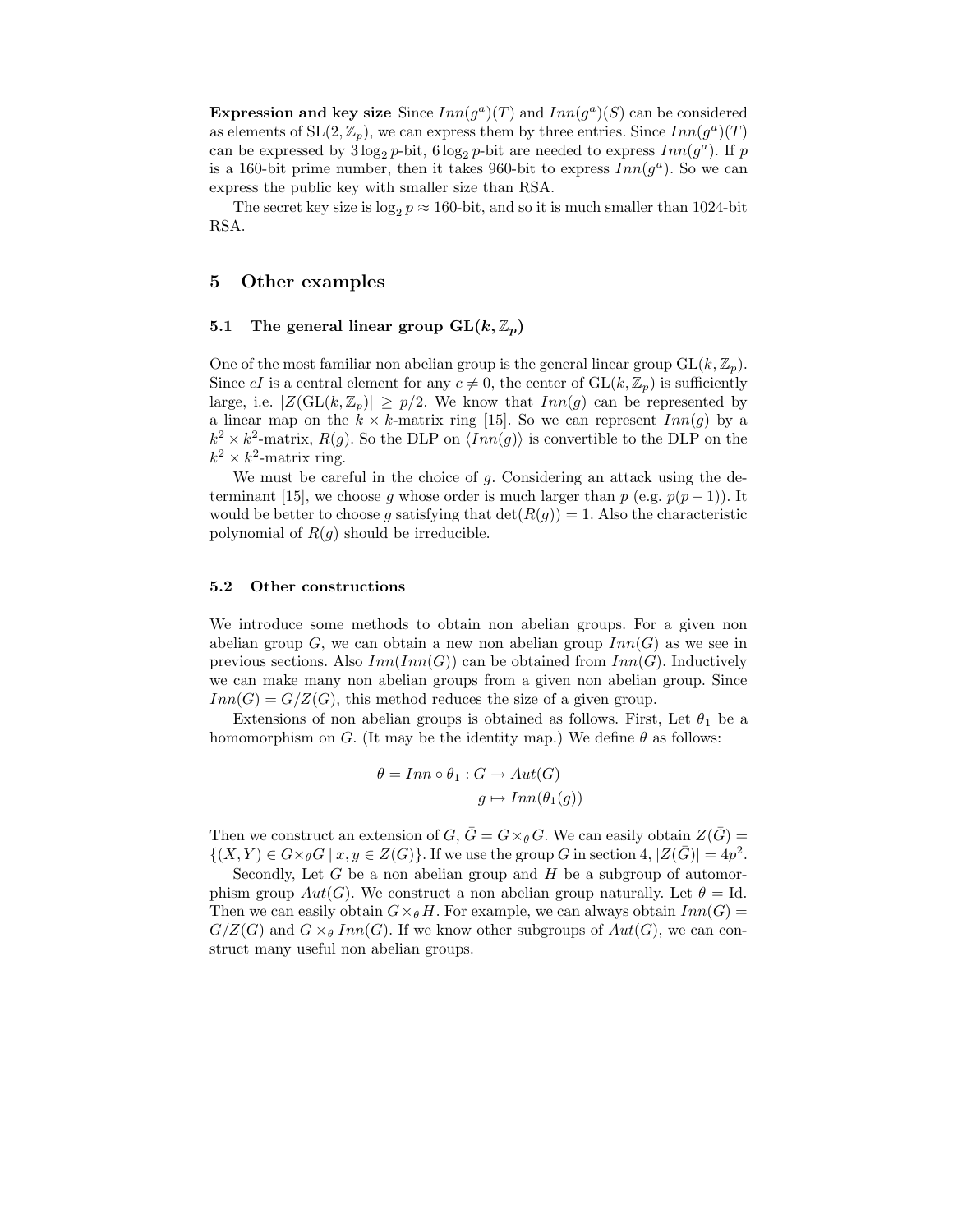Nilpotent group  $G = (\mathbb{Z}_p \times \mathbb{Z}_p) \times_{\theta} \mathbb{Z}_p$  Since  $\text{Aut}(\mathbb{Z}_p \times \mathbb{Z}_p) = \text{GL}(2, \mathbb{Z}_p)$ , we can make the following non abelian group. There exists an injective homomorphism

$$
\theta: \mathbb{Z}_p \to \mathrm{SL}(2,\mathbb{Z}_p).
$$

Then we can construct  $G = (\mathbb{Z}_p \times \mathbb{Z}_p) \times_{\theta} \mathbb{Z}_p$ . Since G is a p-group, it is a nilpotent group. Hence  $G$  has a non trivial center and its cardinality is at least  $p$ .

In this case, a generator set of G is  $\{e_1 = (1, 0, 0), e_2 = (0, 1, 0), e_3 = (0, 0, 1)\}\$ and we can easily express any elements of  $G$  as a product of  $e_i$ 's. Then

$$
Inn((X, y))(e_1) = (\theta(y)((1, 0)), 0)
$$

and

$$
Inn((X, y))(e_2) = (\theta(y)((0, 1)), 0).
$$

So  $\theta(y) \in SL(2, \mathbb{Z}_p)$  can be easily obtained. If  $g^a = (X', y^a)$  and  $g = (X, y)$ , then we can obtain  $\theta(y)^a$  and  $\theta(y)$ . We can solve DLP in  $SL(2,\mathbb{Z}_p)$  as in the Remark 1. Hence the cryptosystem in section 3 is not secure in  $G = (\mathbb{Z}_p \times \mathbb{Z}_p) \times_{\theta} \mathbb{Z}_p$ .

Since the variables  $X, y$  are separated, this phenomenon occurs. We note here that X, y are separated since the subgroup  $\mathbb{Z}_p \times \mathbb{Z}_p$  is abelian. To prevent the separation of variables, we suggest the following non abelian group.

**Semi-direct product**  $G = (\mathbb{Z}_p \times_{\theta_1} \mathbb{Z}_q) \times_{\theta_2} \mathbb{Z}_q$  We replace the abelian group  $\mathbb{Z}_p\times\mathbb{Z}_p$  by  $\mathbb{Z}_p\times_{\theta_1}\mathbb{Z}_q$ , where q is a prime satisfying  $q|(p-1)$ . Then we can prevent the separation of variables. Since  $\mathrm{Aut}(\mathbb{Z}_p) \cong \mathbb{Z}_p^* \cong \mathbb{Z}_{p-1}$ , we can make  $\mathbb{Z}_p \times_{\theta_1} \mathbb{Z}_q$ , where  $\theta_1$  is an injective homomorphism from  $\mathbb{Z}_q$  to  $\mathbb{Z}_p^*$ . We denote  $\mathbb{Z}_p \times_{\theta_1} \mathbb{Z}_q$  by  $H$ . Then  $H$  is not abelian.

We will apply the same method as in section 4.2. We can consider  $\mathbb{Z}_q$  as a subgroup of  $H$ . Its conjugate is also a cyclic subgroup of order  $q$ . Let  $K$  be one of the conjugates of  $\mathbb{Z}_q$  in H. Then there exists an isomorphism  $\theta'$  from  $\mathbb{Z}_q$  to K, and  $\theta_2 = Inn \circ \theta'$ .

Equations (4.5), (4.6), (4.7) also hold in  $G = (\mathbb{Z}_p \times_{\theta_1} \mathbb{Z}_q) \times_{\theta_2} \mathbb{Z}_q$ . Then we can find the center of G of order  $q$  as in 4.2.

In this case, we denote a generator set of  $\mathbb{Z}_p \times_{\theta_1} \mathbb{Z}_q$  by  $e_1 = (1, 0, 0)$  and  $e_2 = (0, 1, 0)$ . Since  $\mathbb{Z}_p$  is a normal subgroup of G, we assume that  $Inn(g)(e_1) =$  $(a_1, 0, 0)$  and  $Inn(g)(e_2) = (b_1, b_2, 0)$ . We can prove that

$$
(z,w)^k=(\frac{\theta_1(w)^k-1}{\theta_1(w)-1}z,kw)=(\frac{\theta_1(1)^{wk}-1}{\theta_1(1)^w-1}z,kw)
$$

for  $(z, w) \in \mathbb{Z}_p \times_{\theta_1} \mathbb{Z}_q$  by induction. Then we have for  $g = (x_1, x_2, y)$ ,

$$
Inn(g^{2})(e_{1},0) = Inn(g)(a_{1},0,0) = (Inn(g)(e_{1}))^{a_{1}} = (a_{1},0,0)^{a_{1}} = (a_{1}^{2},0,0)
$$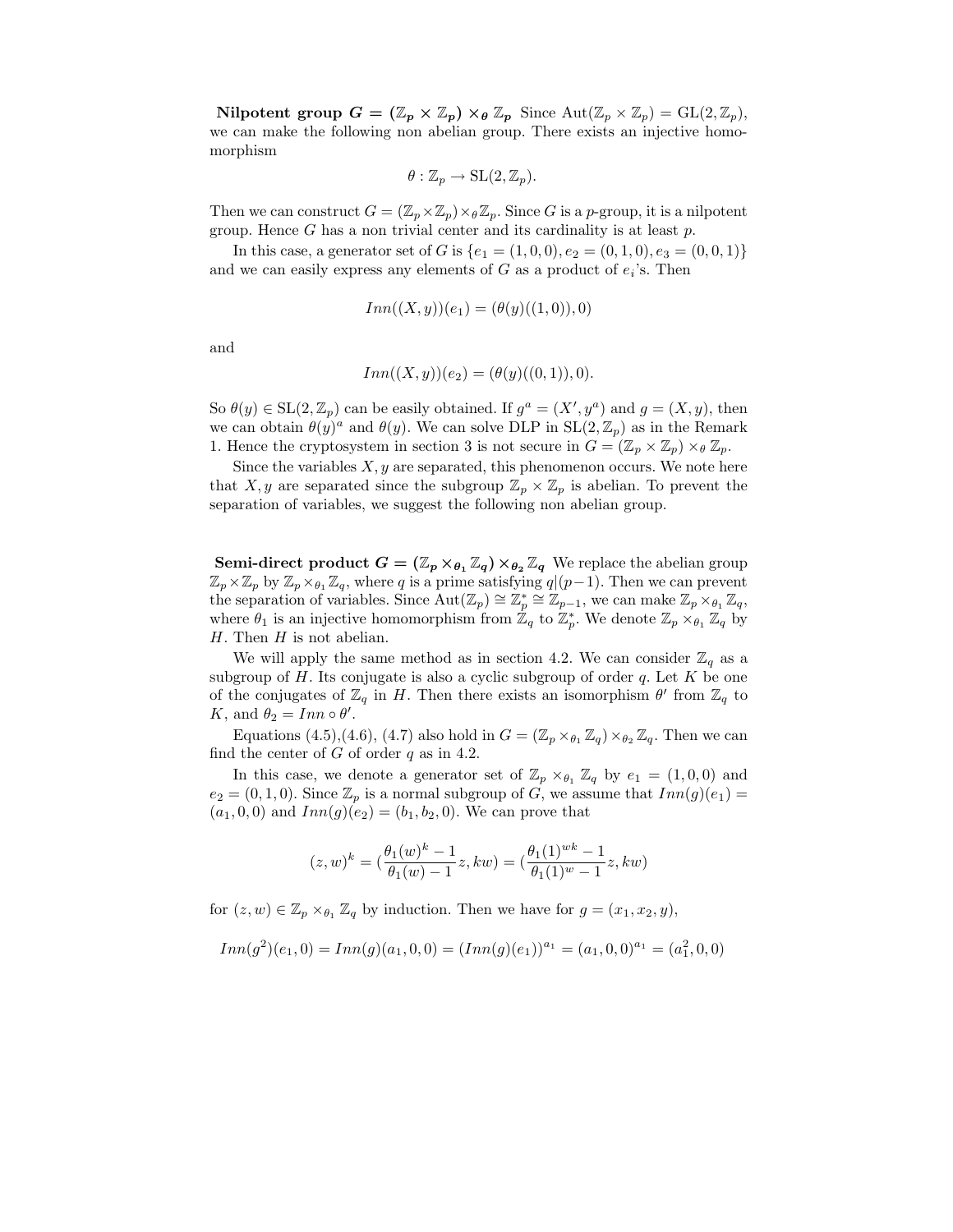$Inn(g^2)(e_2, 0) = Inn(g)(b_1, b_2, 0) = (Inn(g)(e_1))^{b_1}(Inn(g)(e_2))^{b_2}$  $=(a_1, 0, 0)^{b_1} (b_1, b_2, 0)^{b_2} = (a_1b_1, 0, 0) (\frac{\theta_1(1)^{b_2^2}-1}{\theta_1(1)b_2-1})$  $\frac{\theta_1(1)^2-1}{\theta_1(1)^{b_2}-1}b_1, b_2^2, 0$  $=(a_1b_1+\frac{\theta_1(1)^{b_2^2}-1}{\theta_1(1)b_2-1})$  $\frac{\theta_1(1)^2-1}{\theta_1(1)^{b_2}-1}b_1, b_2^2, 0).$ 

From this, we obtain that  $Inn(g^k)(e_1) = a_1^k \in \mathbb{Z}_p$ . Since  $H = \mathbb{Z}_p \times_{\theta_1} \mathbb{Z}_q$ is not an abelian group, the order of  $\theta_1(1)$  is q. Thus DLP in  $\langle Inn(g) \rangle$  can be reduced to DLP in  $\mathbb{Z}_p$ , and so the cryptosystem in section 4 is not secure in  $G = (\mathbb{Z}_p \times_{\theta_1} \mathbb{Z}_q) \times_{\theta_2} \mathbb{Z}_q.$ 

The reason of this phenomenon is  $\mathbb{Z}_p$  is an abelian normal subgroup. If  $\alpha$  is a generator of an abelian normal subgroup, then  $Inn(g)(\alpha) = \alpha^s$  for some s and  $Inn(g^k)(\alpha) = \alpha^{s^k}$ . So we can reduce DLP in  $\langle Inn(g) \rangle$  to DLP in  $\langle \alpha \rangle \subset \mathbb{Z}_p$ . If we use  $Inn(Inn(G))$  instead of  $Inn(G)$ , we can avoid such an attack.

## 6 Concluding remarks

We have presented a novel public key cryptosystem (based on a finite non abelian groups) and suggested some examples of finite non abelian groups. There may be other non abelian groups to be used in our system. However we must be careful in applying a non abelian group to our cryptosystem in order that the cryptosystem is secure. As we see in section 5, we should check the following:

- The existence of abelian normal subgroup reduces the security of the cryptosystems. So any abelian normal subgroup must be of small order.
- The algorithm to express an element of  $G$  as a product of generators must be efficient.
- Since  $Inn(g)$  is expressed as  $\{Inn(g)(\gamma_i) \in G \mid \gamma_i \text{ is a generator}\},$  both the number of generators and bits needed to express an element of  $G$  must be of small order.

We may use other homomorphisms from  $G$  to  $Aut(G)$  instead of the inner automorphism (if exists). Also we can consider the DLP in the endomorphism group  $End(G)$ .

If we know any representation of  $G$ ,  $G$  can be considered as a subset of a large matrix group up to the kernel (we call a homomorphism from  $G$  to a matrix group a representation of  $G$ ). Hence the representation of  $G$  is very useful for cryptosystem as in section 3. If we use DLP in a subgroup  $\langle q \rangle$  of a non abelian group and a representation R of G, it would be better to choose  $\det(R(q)) = 1$ [15].

Acknowledgment We would like to thank to our colleagues in NSRI and Dr. Bae Eun Jung for their useful comments. Also we would like to express our gratitude to professor Hong-Jong Kim and Professor Ki-Suk Lee for their kind advice.

and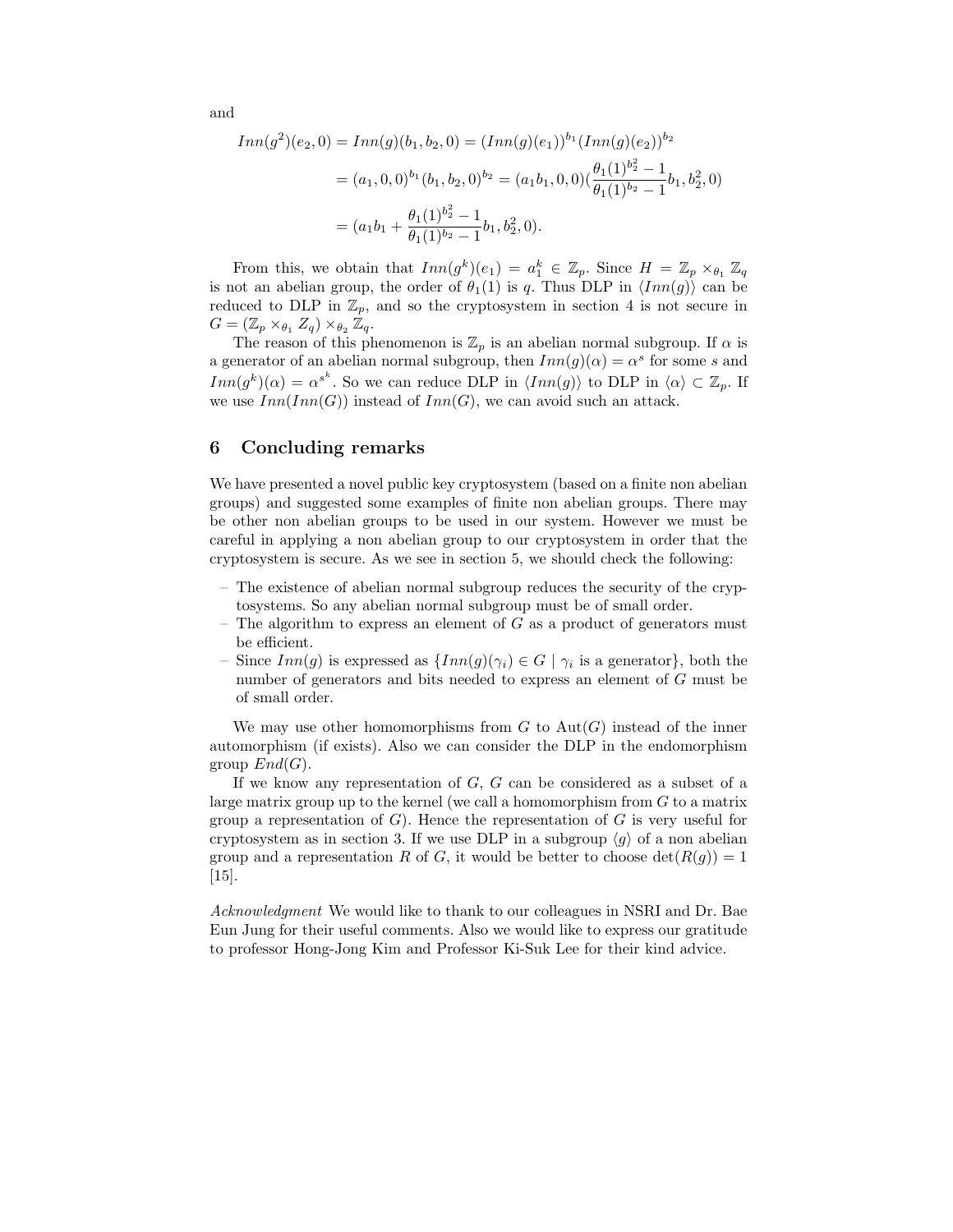# References

- 1. I. Anshel, M. Anshel, D. Goldfeld An algebraic method for public-key cryptography, Mathematical Research Letters 6 (1999), 1–5
- 2. S. Blackburn, S. Galbraith Cryptanalysis of two cryptsystems based on group actions, Proc. ASIACRYPT' 99 (2000), 52–61
- 3. A. E. Brower, R. Pellikaan, E. R. Verheul Doing more with fewer bits, Proc. ASIACRYPT' 99 (2000), 321–332
- 4. D. Coopersmith, A. M. Odlzyko, R. Schroeppel Discrete logarithms in  $GF(p)$ , Algorithmica, 1 (1986), 1–15
- 5. T. ElGamal A public key cryptosystem and a signature scheme based on discrete logarithms , IEEE Transactions andInformation Theory, 31 (1985), 469–472
- 6. S. Flannery Cryptography:An investigation of a new algorithm vs. the RSA, http://cryptome.org/flannery-cp.pdf, 1999
- 7. T. W. Hungerford Algebra, Springer-Verlag
- 8. A. K. Lenstra, E. R. Verheul. The XTR public key system, Proc. Crypto 2000 (2000), 1–20
- 9. A. J. Menezes, P. C. Van Oorshot, S. A. Vanstone Handbook of applied cryptography, CRC press, 1997
- 10. R. Lidl, H. Niederreiter Introduction to finite fields and their application, Cambridge University press, 1986
- 11. K. H. Ko, S. J. Lee, J. H. Cheon, J. W. Han, J. -S. Kang, C. Park New public-key cryptosystem using braid groups, Proc. Crypto 2000 (2000), 166–184
- 12. N. Koblitz Elliptic curve cryptosystems, Mathematics of Computation, 48 (1987), 203–209
- 13. V. Miller Use of elliptic curves in cryptography, Proc. Crypto 85 (1986), 417–426
- 14. K. Nyberg, R. Rueppel A new signature scheme based on DSA giving message recovery, 1st ACM Conference on Computer and Communications Security, (1993), 58–61
- 15. S.-H. Paeng, J.-W. Han, B. E. Jung "The security of XTR in view of the determinant", preprint, 2001
- 16. S.-H. Paeng " A provably secure public key cryptosystem using finite non abelian groups", preprint, 2001
- 17. S. C. Pohlig, M. E. Hellman An improved algorithm for computing logarithms over  $GF(p)$  and its cryptographic significance, IEEE Transactions on Information Theory, 23 (1978), 106–110
- 18. J. M. Pollard Monte Carlo methods for index computation (mod p), Mathematics of computation, 32 (1978), 918–924
- 19. R. L. Rivest, A. Shamir, L. M. Adleman A method for digital signature and public-key cryptosystems, Communications of the ACM, 21 (1978), 120–126
- 20. A. Yamamura Public key cryptsystems using the modular group, PKC'98, 203–216

# Appendix A : Special conjugacy problem in matrix groups

Let G be a matrix group, for example  $GL(2, R)$  or  $SL(2, R)$ , where  $R = \mathbb{Z}$  or  $\mathbb{Z}_p$ for a prime number  $p$ . We will solve the special conjugacy problem in  $G$ . Let

$$
A = \begin{pmatrix} a & b \\ c & d \end{pmatrix}, \ X = \begin{pmatrix} x & y \\ z & w \end{pmatrix}.
$$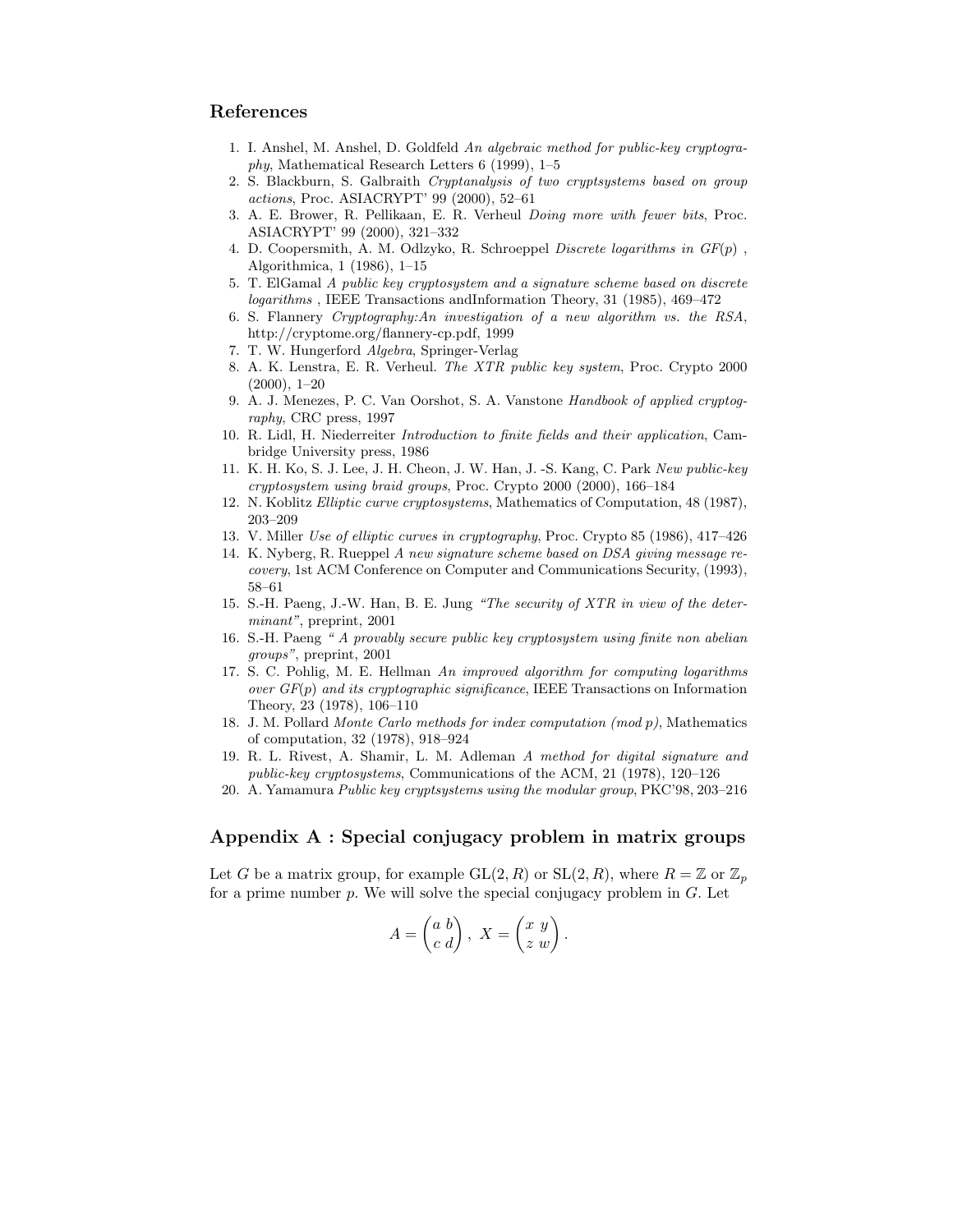We will find X from  $XAX^{-1}$  for  $A \in G$ . Let

$$
A = \begin{pmatrix} a & b \\ 0 & d \end{pmatrix} \text{ and } XAX^{-1} = \begin{pmatrix} \alpha & \beta \\ \gamma & \delta \end{pmatrix}.
$$

From the above equation, we obtain the following linear equations,

$$
ax = \alpha x + \beta z
$$

$$
az = \gamma x + \delta z
$$

$$
bx + dy = \alpha y + \beta w
$$

$$
bz + dw = \gamma y + \delta w.
$$

From the first equation, we can easily obtain the ratio of x to z, i.e.  $(a-\alpha)x = \beta z$ . (Note that we cannot obtain other ratios as we see in Example 2.)

Similarly, if we solve the conjugacy equation for  $XA'X^{-1}$  and

$$
A' = \begin{pmatrix} a' & b' \\ c' & d' \end{pmatrix}, c' \neq 0
$$

we can also get another linear system. If we replace  $\beta z$  by  $(a-\alpha)x$ , we can obtain remaining ratios between  $x, y, z$  and w. So we can solve the special conjugacy problem in G easily. By Example 2, we can easily understand the procedure.

Note that the conjugacy problems in  $SL(2, R)$  or  $GL(2, R)$  are not difficult since we can obtain at most two linear equations by the conjugacy equation.

*Example 2.* In [20], the author suggested a public key system using  $SL(2, \mathbb{Z})$ . It was shown that this system is not secure in [2]. For the point based scheme in [2], we can find the secret key if we solve the conjugacy equations directly as above. Let

$$
A = \begin{pmatrix} 1 & -1 \\ 1 & 0 \end{pmatrix} \text{ and } B = \begin{pmatrix} 0 & -1 \\ 1 & 0 \end{pmatrix}.
$$

Then  $\{A, B\}$  is a generator set of SL(2, Z). Furthermore,  $A^3 = B^2 = -I$ , and so every element in SL(2,  $\mathbb{Z}$ ) can be expressed as the normal form  $\pm A^{i_1}B \cdots A^{i_{n-1}}BA^{i_n}$ , where  $i_j = 0, 1$  or 2. In the public key system suggested in [2], they use a semigroup generated by  $\{V_1 = (BA)^i, V_2 = (BA^2)^j\}$  for given  $i, j \ge 2$ . The public key is  $\{MV_1M^{-1}, MV_2M^{-1}\}\$  and the secret key is M. In order to find the secret key from the public key, we must solve the conjugacy equations. For example, let

$$
V_1 = (BA)^2 = \begin{pmatrix} 1 & 0 \\ -2 & 1 \end{pmatrix}, V_2 = (BA^2)^2 = \begin{pmatrix} 1 & -2 \\ 0 & 1 \end{pmatrix} \text{ and } M = \begin{pmatrix} 3 & 1 \\ 5 & 2 \end{pmatrix}
$$

Then the public key is

$$
MV1M-1 = \begin{pmatrix} -3 \ 2 \\ -8 \ 5 \end{pmatrix}, MV1M-1 = \begin{pmatrix} 31 \ -18 \\ 50 \ -29 \end{pmatrix}.
$$